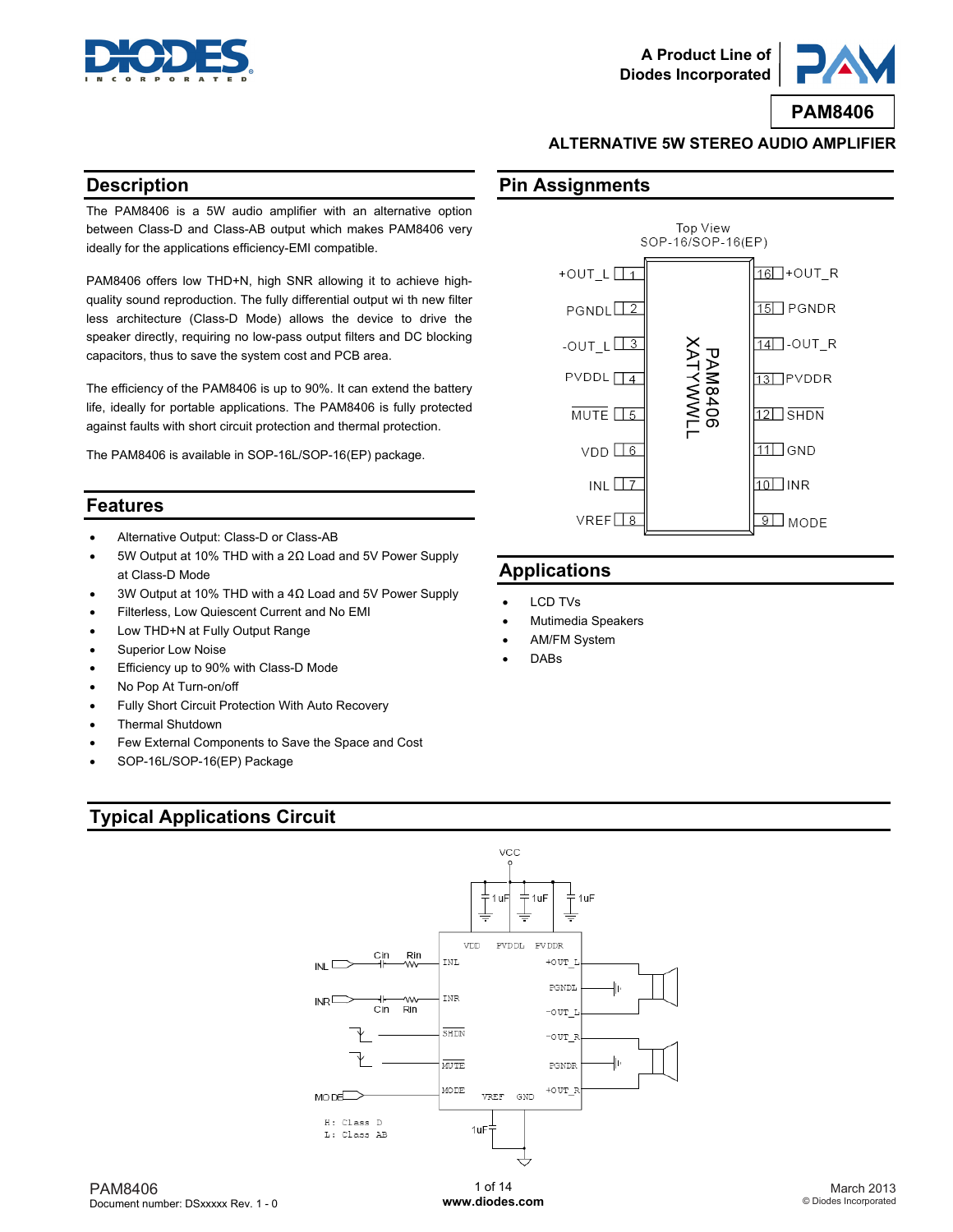



### **Pin Descriptions**

| <b>Pin</b><br><b>Number</b> | <b>Pin</b><br>Name | <b>Function</b>                                                         |
|-----------------------------|--------------------|-------------------------------------------------------------------------|
|                             | +OUT_L             | Left Channel Positive Output                                            |
| $\overline{2}$              | <b>PGNDL</b>       | Power GND                                                               |
| 3                           | -OUT L             | Left Channel Negative Output                                            |
| 4                           | <b>PVDDL</b>       | Power VDD                                                               |
| 5                           | <b>MUTE</b>        | Mute Control Input (active low)                                         |
| 6                           | <b>VDD</b>         | Analog VDD                                                              |
| 7                           | <b>INL</b>         | Left Channel Input                                                      |
| 8                           | VREF               | Internal analog reference, connect a bypass capacitor from VREF to GND. |
| 9                           | <b>MODE</b>        | High: Class-D; Low: Class-AB                                            |
| 10                          | INR.               | <b>Right Channel Input</b>                                              |
| 11                          | <b>GND</b>         | Analog GND                                                              |
| $12 \overline{ }$           | <b>SHND</b>        | Shutdown Control Input (active low)                                     |
| 13                          | <b>PVDDR</b>       | Power VDD                                                               |
| 14                          | -OUT R             | <b>Right Channel Negative Output</b>                                    |
| 15                          | <b>PGNDR</b>       | Power GND                                                               |
| 16                          | +OUT R             | <b>Right Channel Positive Output</b>                                    |

### **Functional Block Diagram**

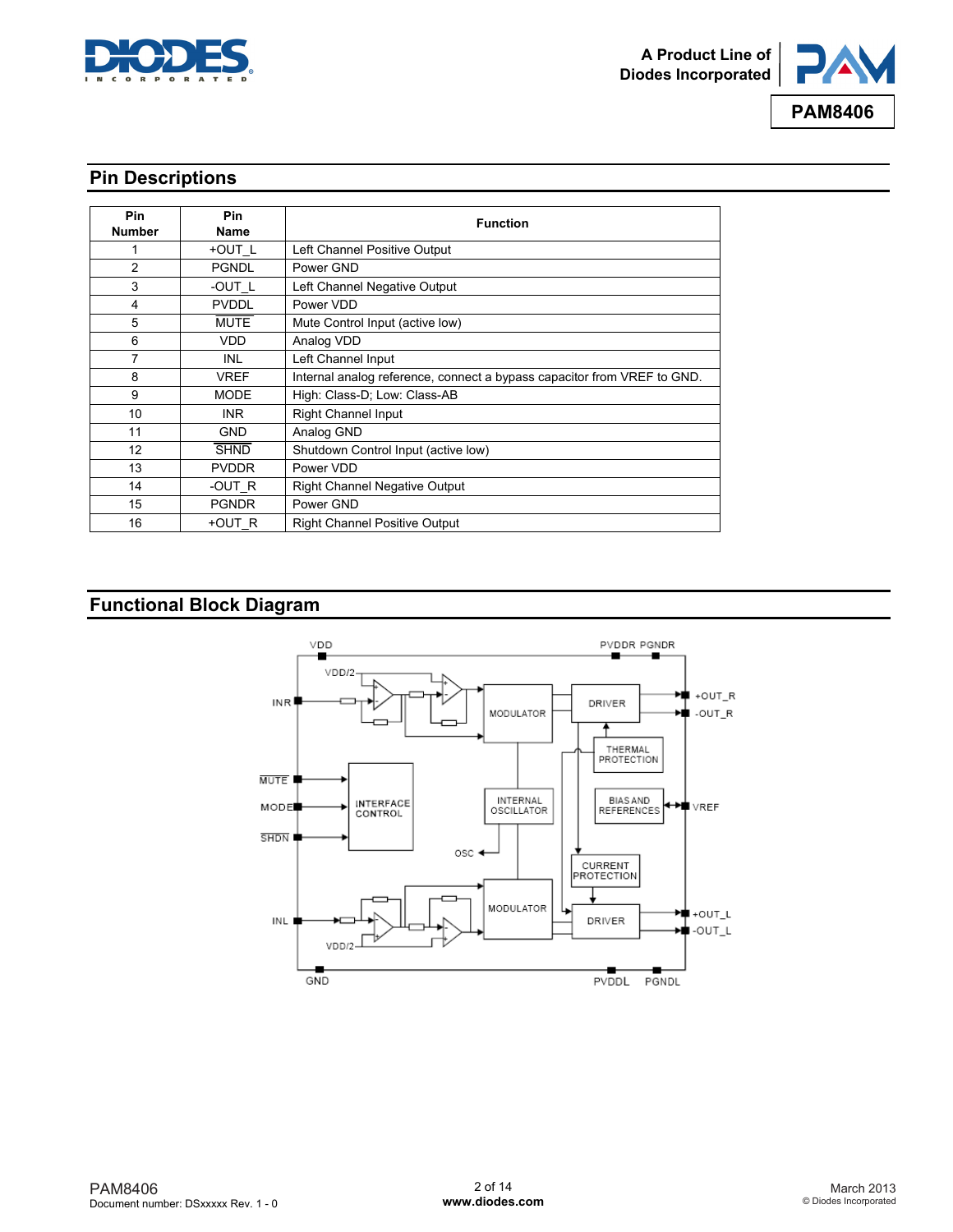



### **Absolute Maximum Ratings** (@TA = +25°C, unless otherwise specified.)

These are stress ratings only and functional operation is not implied. Exposure to absolute maximum ratings for prolonged time periods may affect device reliability. All voltages are with respect to ground.

| <b>Parameter</b>                      | Rating                   | Unit |
|---------------------------------------|--------------------------|------|
| Supply Voltage                        | 6.0                      |      |
| Input Voltage                         | $-0.3$ to $V_{DD}$ +0.3V | V    |
| <b>Operation Temperature Range</b>    | $-40$ to $+85$           |      |
| Maximum Junction Temperature          | 150                      |      |
| <b>Operation Junction Temperature</b> | $-40$ to $+125$          | °C   |
| Storage Temperature                   | $-65$ to $+150$          |      |
| Soldering Temperature                 | 300, 5 sec               |      |

## **Recommended Operating Conditions** (@TA = +25°C, unless otherwise specified.)

| <b>Parameter</b>            | Rating         | Unit   |
|-----------------------------|----------------|--------|
| Supply Voltage Range        | 2.5 to 5.5     |        |
| Operation Temperature Range | $-40$ to $+85$ | ∘∩     |
| Junction Temperature Range  | -40 to +125    | $\sim$ |

### **Thermal Information**

| <b>Parameter</b>                         | Package  | Symbol | Max | Unit |
|------------------------------------------|----------|--------|-----|------|
| Thermal Resistance (Junction to Ambient) | $SOP-16$ | θja    | 110 | °C/W |
| Thermal Resistance (Junction to Case)    | $SOP-16$ | Өлс    | 23  |      |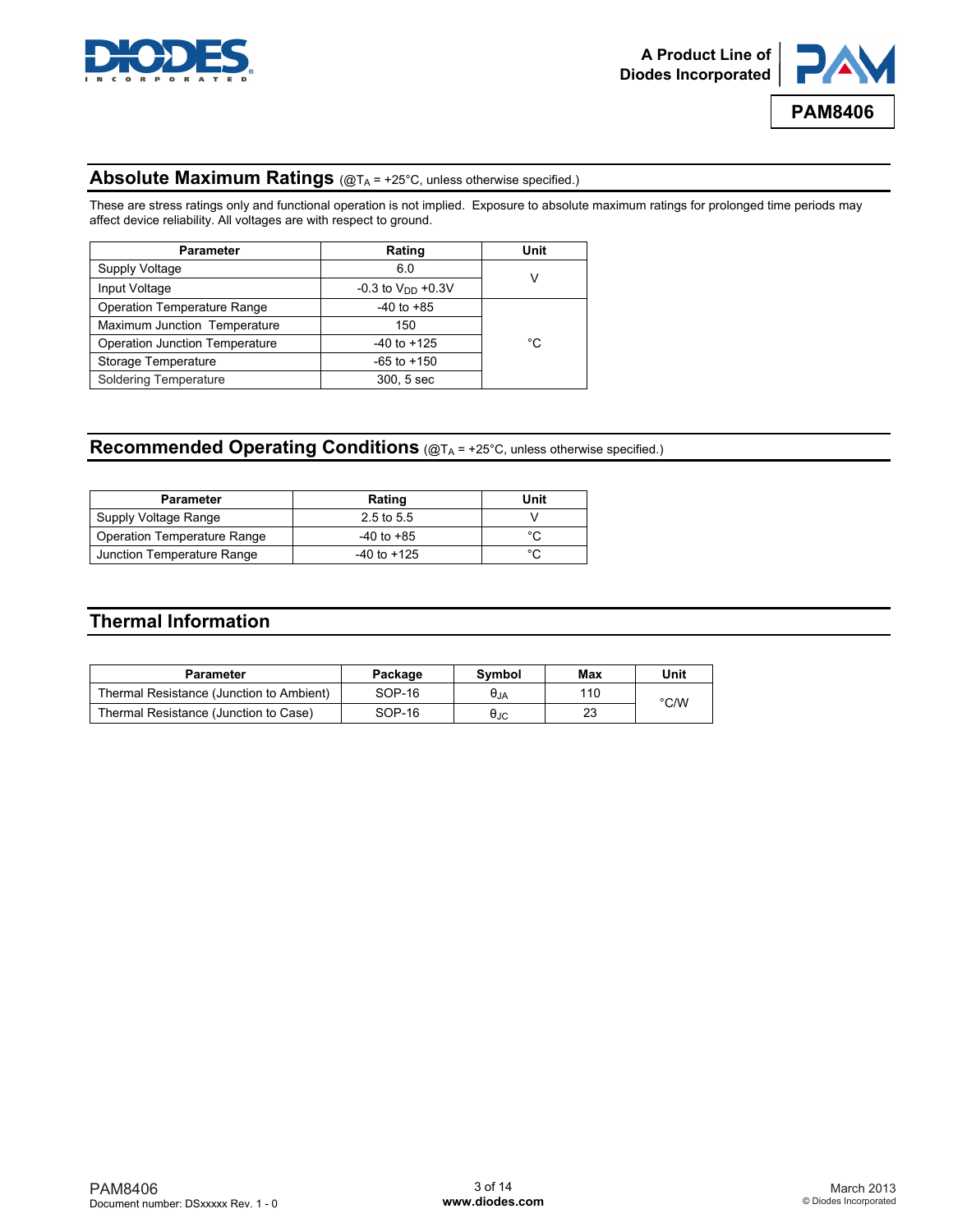



### **Electrical Characteristics**

( $@T_A$  = +25°C, V<sub>DD</sub> = 5V, Gain = 24dB, R<sub>L</sub> = 8Ω, both Class-AB and D mode, unless otherwise specified.)

| Symbol          | <b>Parameter</b>             | <b>Test Conditions</b>                                                                  |                            | Min | Typ   | Max | Units |
|-----------------|------------------------------|-----------------------------------------------------------------------------------------|----------------------------|-----|-------|-----|-------|
| V <sub>DD</sub> | Supply Voltage               |                                                                                         |                            | 2.5 |       | 5.5 | V     |
|                 |                              |                                                                                         | $V_{DD} = 5.0V$            |     | 5.0   |     | W     |
|                 |                              | THD+N = 10%, f = 1KHz, $R_L$ = 2 $\Omega$<br>(Class-D)                                  | $V_{DD} = 3.6V$            |     | 2.6   |     |       |
|                 |                              |                                                                                         | $V_{DD} = 2.5V$            |     | 1.3   |     |       |
|                 |                              |                                                                                         | $VDD = 5.0V$               |     | 4.0   |     |       |
|                 |                              | THD+N = 1%, f = 1KHz, $R_L$ = 2 $\Omega$                                                | $V_{DD} = 3.6V$            |     | 2.0   |     | W     |
|                 |                              | (Class-D)                                                                               | $V_{DD} = 2.5V$            |     | 1.0   |     |       |
|                 |                              |                                                                                         | $V_{DD} = 5.0V$            |     | 3.14  |     |       |
|                 |                              | THD+N = 10%, f = 1KHz, R <sub>L</sub> = 4 $\Omega$                                      | $V_{DD} = 3.6V$            |     | 1.5   |     | W     |
|                 |                              |                                                                                         | $V_{DD} = 2.5V$            |     | 0.76  |     |       |
| $P_{O}$         | Output Power                 |                                                                                         | $V_{DD} = 5.0V$            |     | 2.55  |     |       |
|                 |                              | THD+N = 1%, f = 1KHz, $R_L$ = 4 $\Omega$                                                | $V_{DD} = 3.6V$            |     | 1.45  |     | W     |
|                 |                              |                                                                                         | $V_{DD} = 2.5V$            |     | 0.63  |     |       |
|                 |                              |                                                                                         | $V_{DD} = 5.0V$            |     | 1.8   |     |       |
|                 |                              | THD+N = 10%, f = 1KHz, R <sub>L</sub> = 8 $\Omega$                                      | $V_{DD} = 3.6V$            |     | 0.92  |     | W     |
|                 |                              |                                                                                         | $V_{DD} = 2.5V$            |     | 0.44  |     |       |
|                 |                              |                                                                                         | $V_{DD} = 5.0V$            |     | 1.6   |     |       |
|                 |                              | THD+N = 1%, f = 1KHz, $R_L$ = 8 $\Omega$                                                | $V_{DD} = 3.6V$            |     | 0.76  |     | W     |
|                 |                              |                                                                                         | $V_{DD} = 2.5V$            |     | 0.36  |     |       |
|                 |                              | $V_{DD}$ = 5.0V, P <sub>O</sub> = 0.1W to 1W, R <sub>L</sub> = 8 $\Omega$               | $f = 1kHz$                 |     | 0.15  |     |       |
|                 |                              | $V_{DD}$ = 3.6V, P <sub>O</sub> = 0.05W to 0.5W, R <sub>L</sub> = 8 $\Omega$            |                            |     | 0.11  |     | %     |
|                 |                              | $V_{DD} = 5.0V$ , P <sub>O</sub> = 0.1W to 2W, R <sub>L</sub> = 4 $\Omega$              | $f = 1kHz$<br>$f = 1kHz$   |     | 0.15  |     | %     |
| THD+N           | <b>Total Harmonic</b>        | $V_{DD}$ = 3.6V, P <sub>O</sub> = 0.05W to 2W, R <sub>L</sub> = 4 $\Omega$              |                            |     | 0.11  |     |       |
|                 | <b>Distortion Plus Noise</b> | $V_{DD} = 5.0V$ , P <sub>O</sub> = 0.1W to 2W, R <sub>L</sub> = 2 $\Omega$<br>(Class-D) |                            |     | 0.15  |     | %     |
|                 |                              | $V_{DD}$ = 3.6V, P <sub>O</sub> = 0.05W to 1W, R <sub>L</sub> = 2 $\Omega$<br>(Class-D) |                            |     | 0.11  |     |       |
| Gv              | Closed Loop Gain             | $V_{DD}$ = 3V to 5V                                                                     |                            |     |       |     | dВ    |
|                 | Power Supply Ripple          | $V_{DD}$ = 5.0V, Inputs AC-Grounded with $C_{IN}$ =                                     | $f = 100$ Hz               |     | $-70$ |     |       |
| <b>PSRR</b>     | Rejection                    | $0.47$ u $F$                                                                            | $f = 1kHz$                 |     | -65   |     | dВ    |
| $C_{\rm S}$     | Crosstalk                    | $V_{DD} = 5.0V$ , P <sub>O</sub> = 0.5W, R <sub>L</sub> = 8 $\Omega$ ,<br>$G_V = 24db$  | $f = 1kHz$                 |     | -95   |     | dB    |
| <b>SNR</b>      | Signal-to-Noise Ratio        | $V_{DD}$ = 5.0V, THD = 1%, G <sub>V</sub> = 24db                                        | $f = 1kHz$                 |     | 90    |     | dB    |
|                 |                              |                                                                                         | A-Weighting                |     | 100   |     |       |
| $V_N$           | <b>Output Noise</b>          | $V_{DD}$ = 5.0V, Inputs AC-Grounded                                                     | No A-Weighting             |     | 150   |     | μV    |
|                 |                              | $R_L$ = 8 $\Omega$ , THD = 10%                                                          |                            |     | 90    |     | %     |
| η               | Efficiency                   | $R_L$ = 4 $\Omega$ , THD = 10%                                                          | Class D Mode<br>$f = 1kHz$ |     | 85    |     |       |
|                 |                              | $R_L$ = 2 $\Omega$ , THD = 10%                                                          |                            |     | 80    |     |       |
|                 | Quiescent Current            | $V_{DD} = 5.0V$                                                                         |                            |     | 10    |     |       |
|                 |                              | $V_{DD} = 3.6V$                                                                         | No Load                    |     | 8     |     | mA    |
|                 |                              | $V_{DD} = 2.5V$                                                                         |                            |     | 6     |     |       |
| lQ              |                              | $V_{DD} = 5.0V$                                                                         |                            |     | 25    |     |       |
|                 | Quiescent Current            | $V_{DD} = 3.6V$                                                                         | No Load                    |     | 15    |     | mA    |
|                 |                              | $V_{DD} = 2.5V$                                                                         |                            |     | 10    |     |       |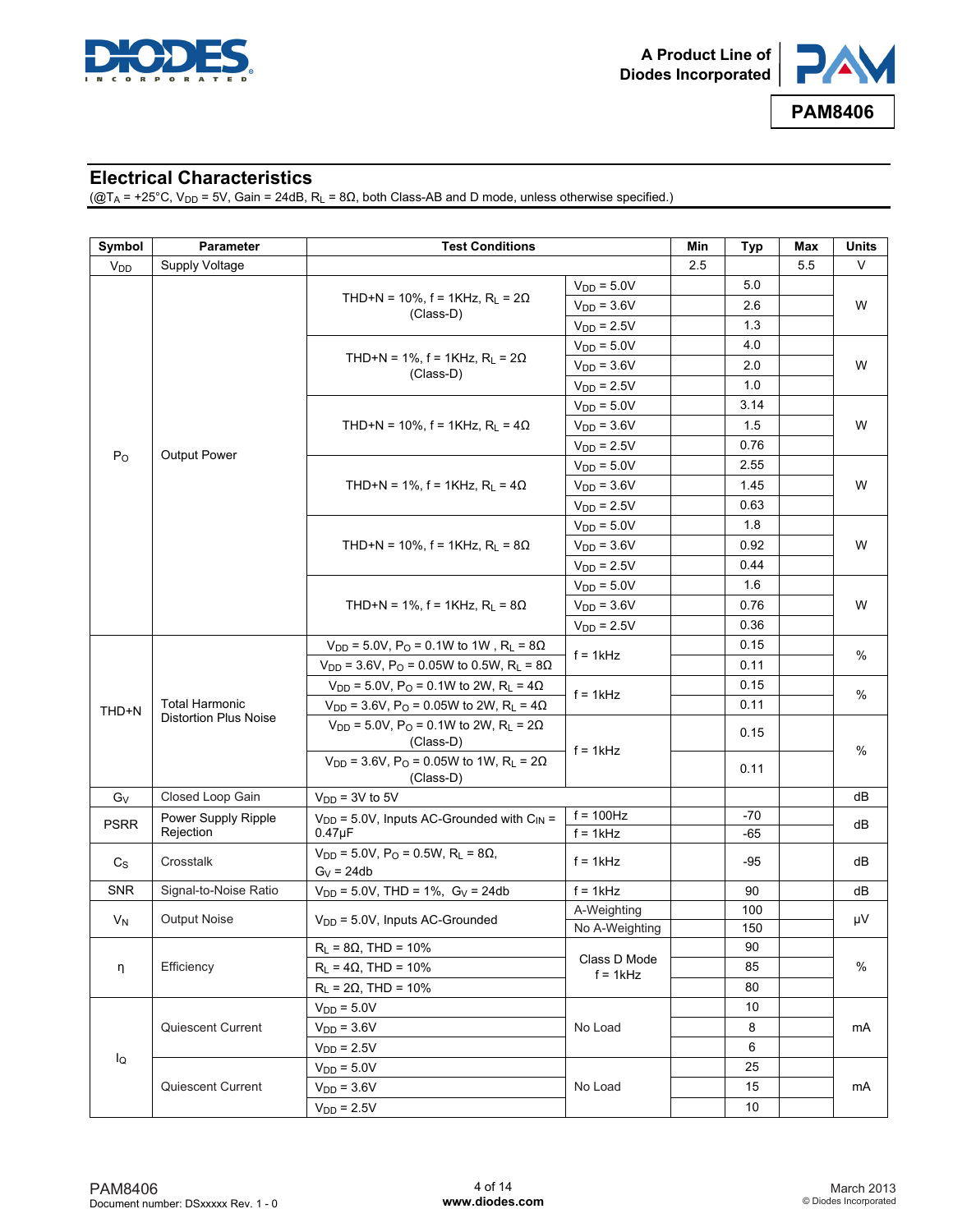



### **Electrical Characteristics** (cont.)

( $@T_A = +25^\circ C$ ,  $V_{DD} = 5V$ , Gain = 24dB,  $R_L = 8\Omega$ , both Class-AB and D mode, unless otherwise specified.)

| Symbol                 | <b>Parameter</b>                      | <b>Test Conditions</b>          |                   | Min | Typ | Max | <b>Units</b> |
|------------------------|---------------------------------------|---------------------------------|-------------------|-----|-----|-----|--------------|
| <b>I</b> MUTE          | <b>Muting Current</b>                 | $V_{DD} = 5.0V$                 | $V_{MUTE} = 0.3V$ |     | 2.4 |     | mA           |
| l <sub>SD</sub>        | Shutdown Current                      | $V_{DD} = 2.5V$ to 5.5V         | $V_{SD} = 0.3V$   |     | < 1 |     | μA           |
| Static Drain-to-Source |                                       |                                 | <b>PMOS</b>       |     | 180 |     | $m\Omega$    |
| $R_{DS(ON)}$           | On-State Resistor                     | $I_{DS}$ = 500mA, $V_{GS}$ = 5V | <b>NMOS</b>       |     | 140 |     |              |
| $f_{\rm SW}$           | Switching Frequency                   | $V_{DD} = 2.5V$ to 5.5V         | Class-D           |     | 250 |     | kHz          |
| $V_{OS}$               | Output Offset Voltage                 | Input AC-GND, $V_{DD} = 5.0V$   |                   |     | 10  |     | mV           |
| V <sub>IH</sub>        | Enable Input High<br>Voltage          | $V_{DD} = 5.0V$                 |                   | 1.4 |     |     | $\vee$       |
| $V_{IL}$               | Enable Input Low<br>Voltage           | $V_{DD} = 5.0V$                 |                   |     |     | 0.4 |              |
| V <sub>IH</sub>        | <b>MUTE Input High</b><br>Voltage     | $V_{DD} = 5.0V$                 |                   | 1.4 |     |     | $\vee$       |
| $V_{IL}$               | <b>MUTE Input Low</b><br>Voltage      | $V_{DD} = 5.0V$                 |                   |     |     | 0.4 |              |
| V <sub>IH</sub>        | <b>MODE</b> Input High<br>Voltage     | $V_{DD} = 5.0V$                 |                   | 1.4 |     |     | $\vee$       |
| $V_{IL}$               | MODE Input Low<br>Voltage             | $V_{DD} = 5.0V$                 |                   |     |     | 0.4 |              |
| <b>OTP</b>             | Over Temperature<br>Protection        | No Load, Junction Temperature   |                   |     | 150 |     | $^{\circ}C$  |
| <b>OTH</b>             | Over Temperature<br><b>Hysterisis</b> |                                 | $V_{DD} = 5.0V$   |     | 30  |     |              |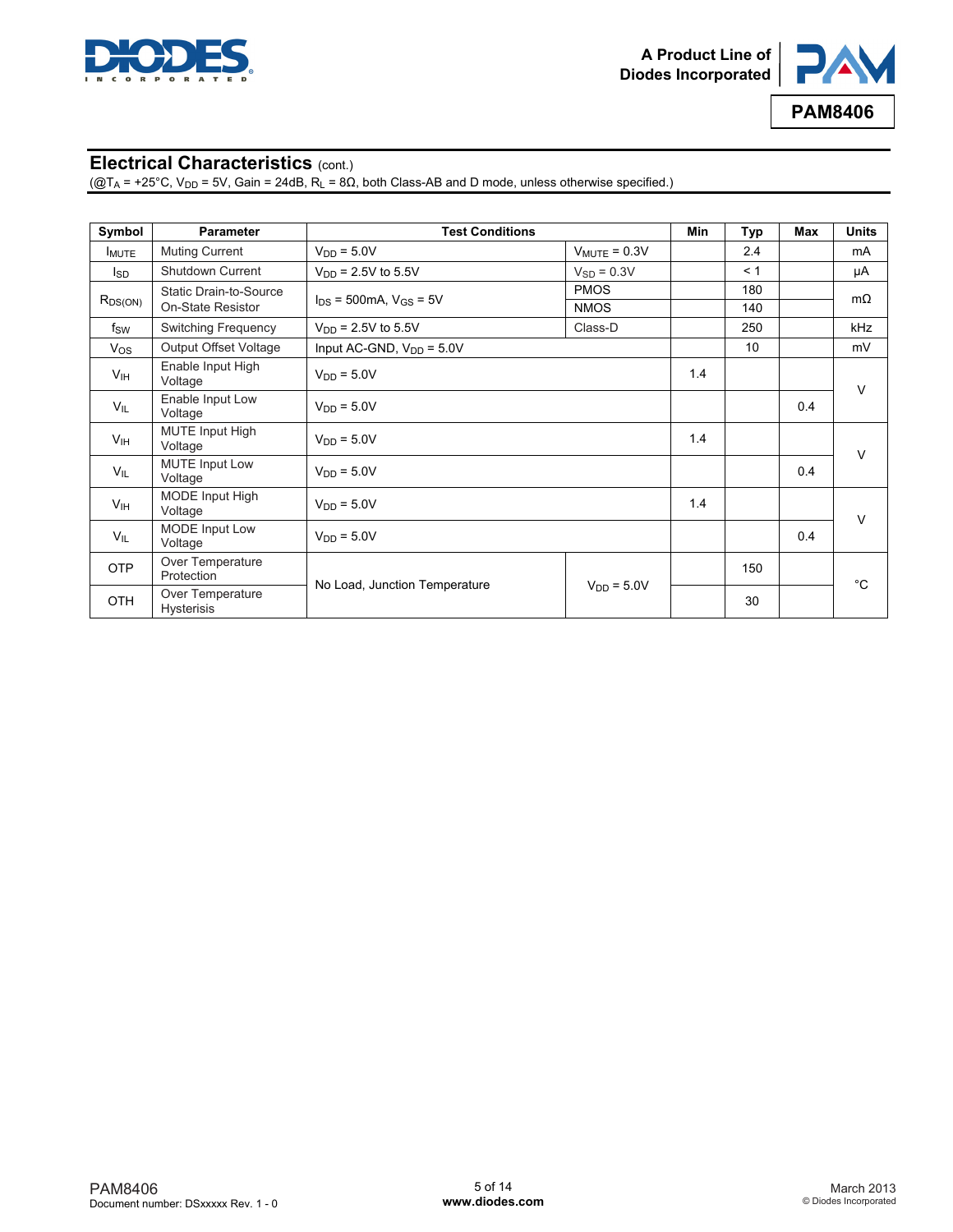



### **Typical Performance Characteristics**

 $(\overline{Q}T_A = +25^{\circ}C, V_{DD} = 5V,$  Gain = 24dB, R<sub>L</sub> = 8 $\Omega$ , both Class-AB and D mode, unless otherwise specified.)

 $%$ 











6. Frequency Response

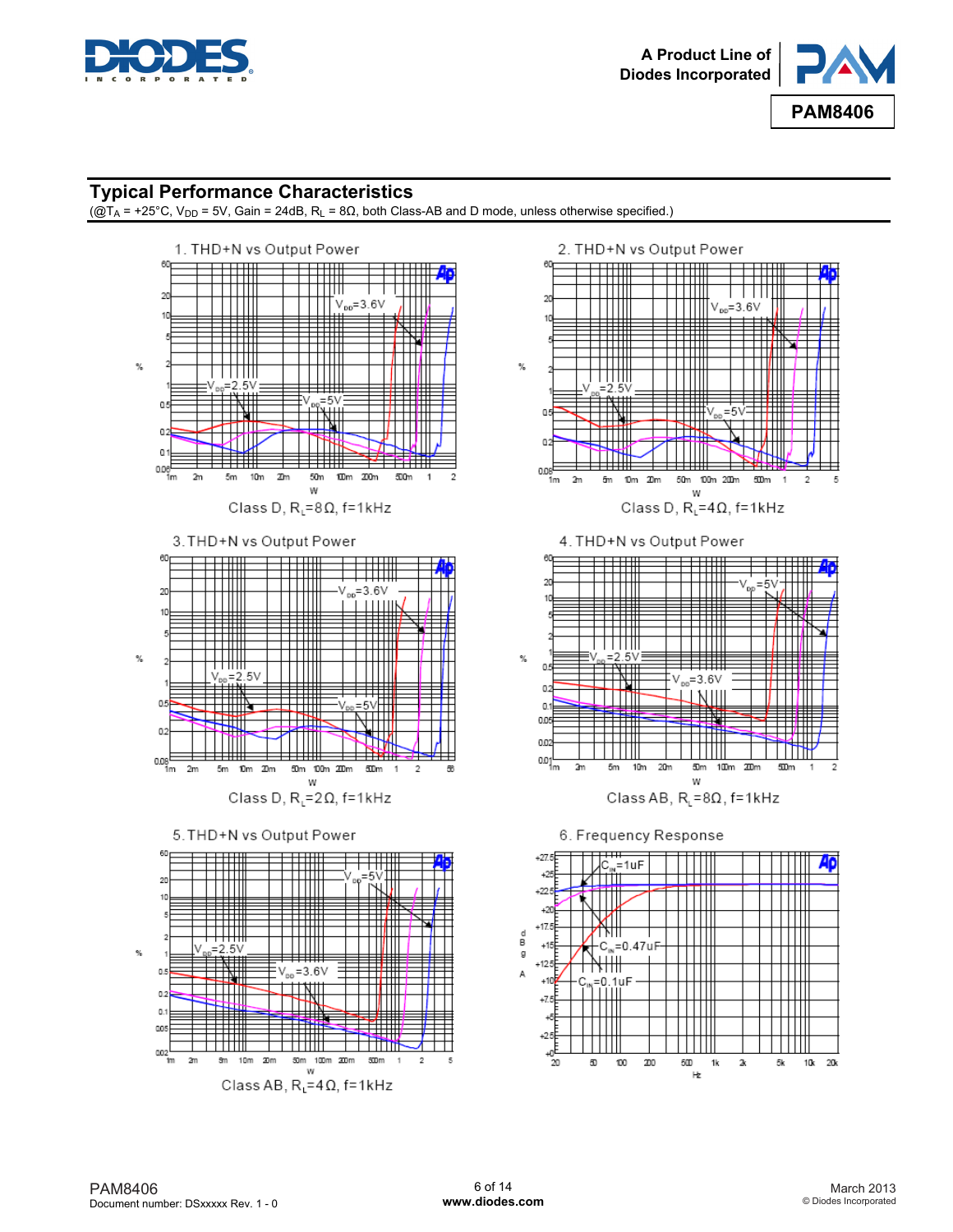



### **Typical Performance Characteristics (cont.)**

 $(\overline{Q}T_A = +25^\circ C, V_{DD} = 5V,$  Gain = 24dB, R<sub>L</sub> = 8 $\Omega$ , both Class-AB and D mode, unless otherwise specified.)



8. THD+N vs Output Power (Class AB)



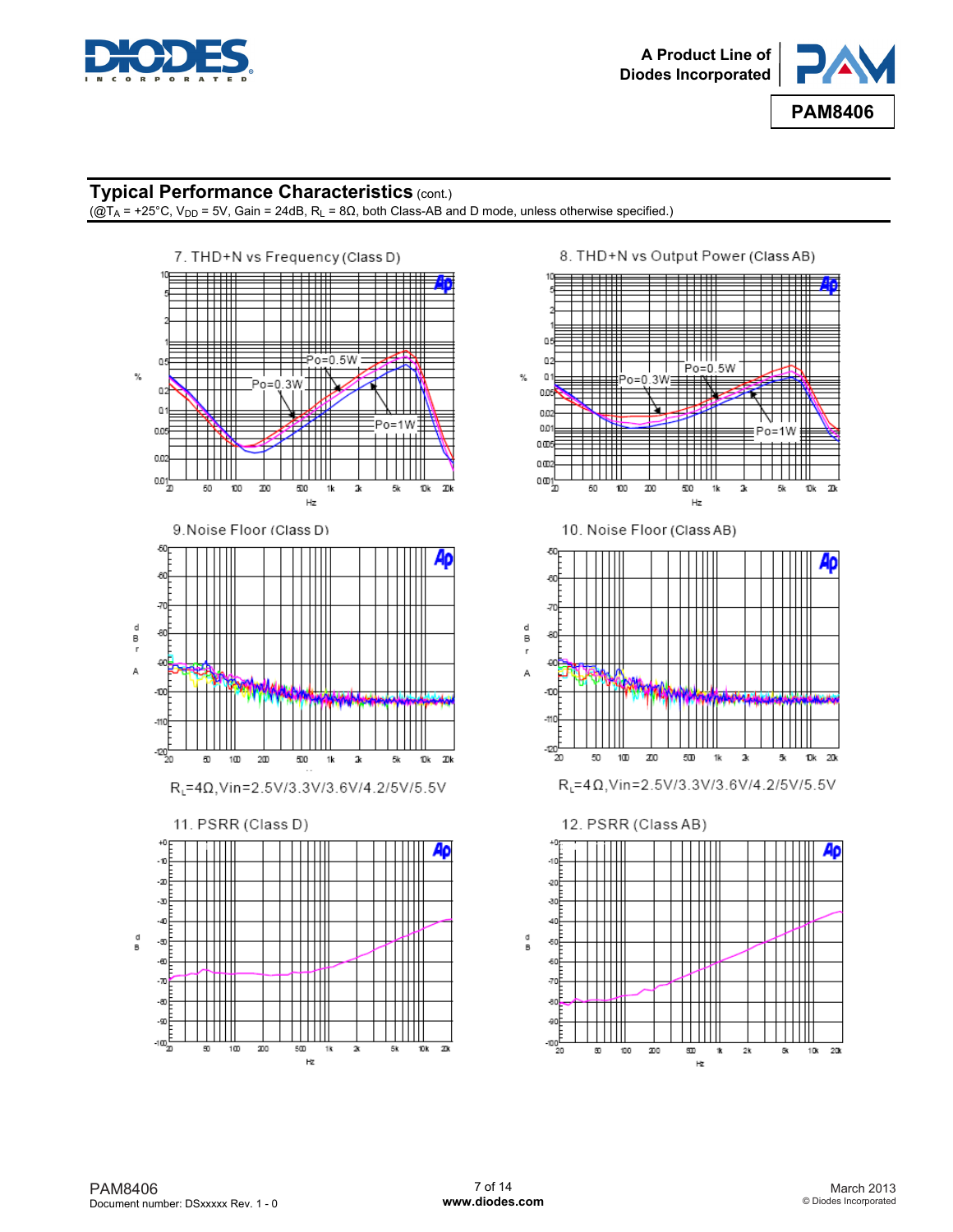



### **Typical Performance Characteristics** (cont.)

 $(\overline{Q}T_A$  = +25°C, V<sub>DD</sub> = 5V, Gain = 24dB, R<sub>L</sub> = 8 $\Omega$ , both Class-AB and D mode, unless otherwise specified.)





17. Output Power vs Power Supply 7000 8ohm 6000 4ohm 2ohm Output Power(mW) 5000 4000 3000 2000 1000 0  $\sqrt{2}$ 6 3 4<br>Supply Voltage(V) 5





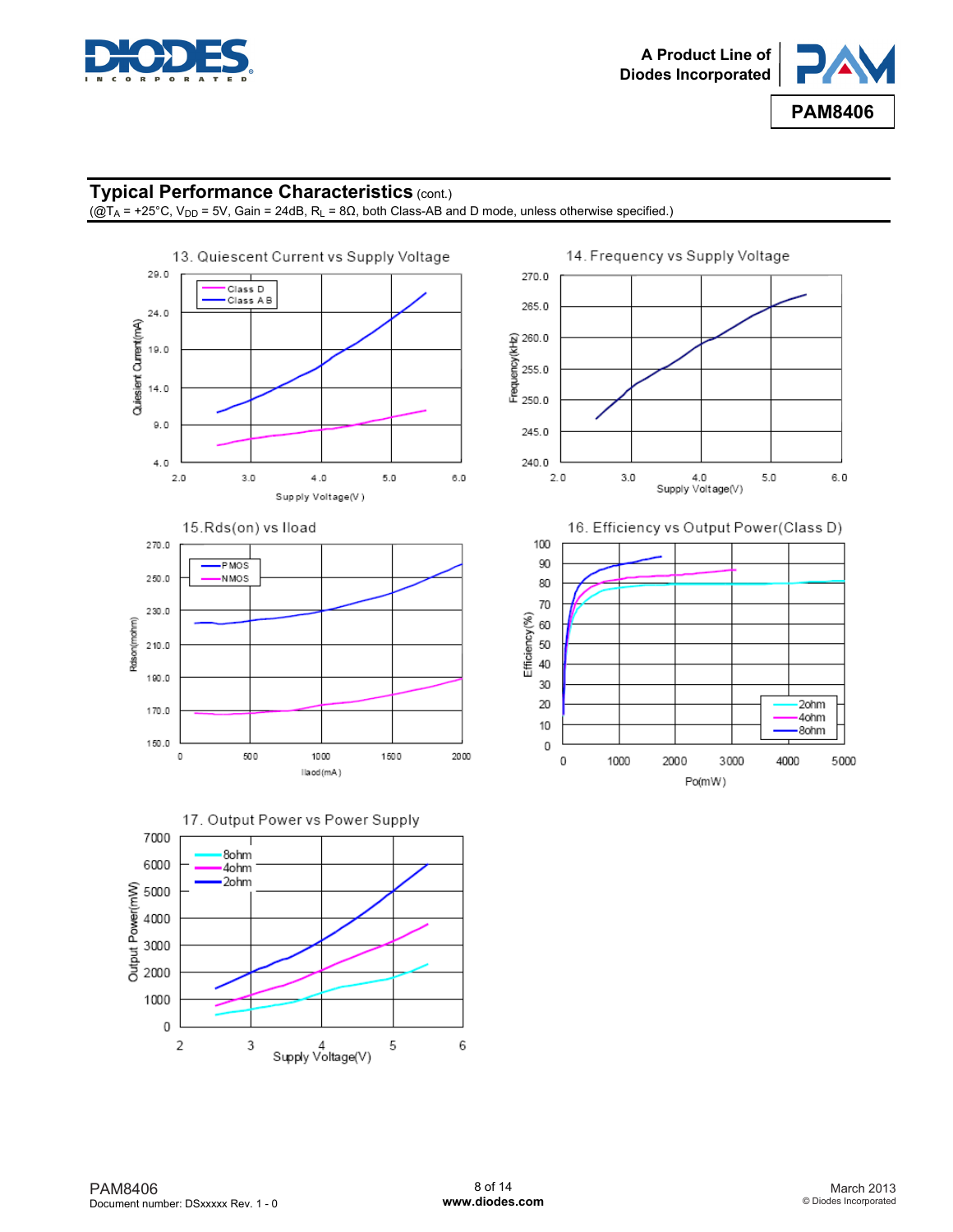



### **Application Information**

#### **Application Note**

- 1. When the PAM8406 works in Class-D with LC filters, it should be connected with the speaker before it's powered on, otherwise it will be damaged easily.
- 2. When the PAM8406 works without LC filters, it's better to add a ferrite chip bead at the outgoing line of speaker for suppressing the possible electromagnetic interference.
- 3. The recommended operating voltage is 5.5V. When the PAM8406 is powered with four battery cells, it should be noted that the voltage of four new dry or alkaline batteries is over 6.0V, higher than its operation voltage, which will probably damage the device. Therefore, it's recommended to use either four Ni-MH (Nickel Metal Hydride) rechargeable batteries or 3 dry or alkaline batteries.
- 4. One should not make the input signal too large. Large signal can cause the clipping of output signal when increasing the volume. This will damage the device because of big gain of the PAM8406.

#### **Test Setup for Performance Testing**



Notes: 1. The AP AUX-0025 low pass filter is necessary for Class-D amplifier measurement with AP analyzer. 2. Two 22μH inductors are used in series with load resistor to emulate the small speaker for efficiency measurement.

#### **Maximum Gain**

As shown in block diagram (Page 2), the PAM8406 has two internal amplifier stages. The first stage's gain is externally configurable, while the second stage's is internally fixed. The closed-loop gain of the first stage is set by selecting the ratio of RF to RI while the second stage's gain is fixed at 2x.The output of amplifier 1 serves as the input to amplifier 2, thus the two amplifiers produce signals identical in magnitude, but different in phase by 180°. Consequently, the differential gain for the IC is

#### $A_{VD} = 20*log [2*(R_F/R_I)]$

The PAM8406 sets maximum R<sub>F</sub> =142kΩ, minimum R<sub>I</sub> =18kΩ, so the maximum closed-gain is 24dB.

#### **Mode Selection**

When mode pin high, it features Class-D; mode pin low, it's class AB. Mode pin can't be floating.

#### **Mute Operation**

The MUTE pin is an input for controlling the output state of the PAM8406. A logic low on this pin disables the outputs, and a logic high on this pin enables the outputs. This pin may be used as a quick disable or enable of the outputs without a volume fade. Quiescent current is listed in the electrical characteristic table. The MUTE pin can be left floating due to the internal pull-up.

#### **Shutdown Operation**

In order to reduce power consumption while not in use, the PAM8406 contains shutdown circuitry to turn off the amplifier's bias circuitry. This shutdown feature turns the amplifier off when logic low is applied to the SHDN pin. By switching the SHDN pin connected to GND, the PAM8406 supply current draw will be minimized in idle mode. The SHDN pin can be left floating due to the internal pull-up.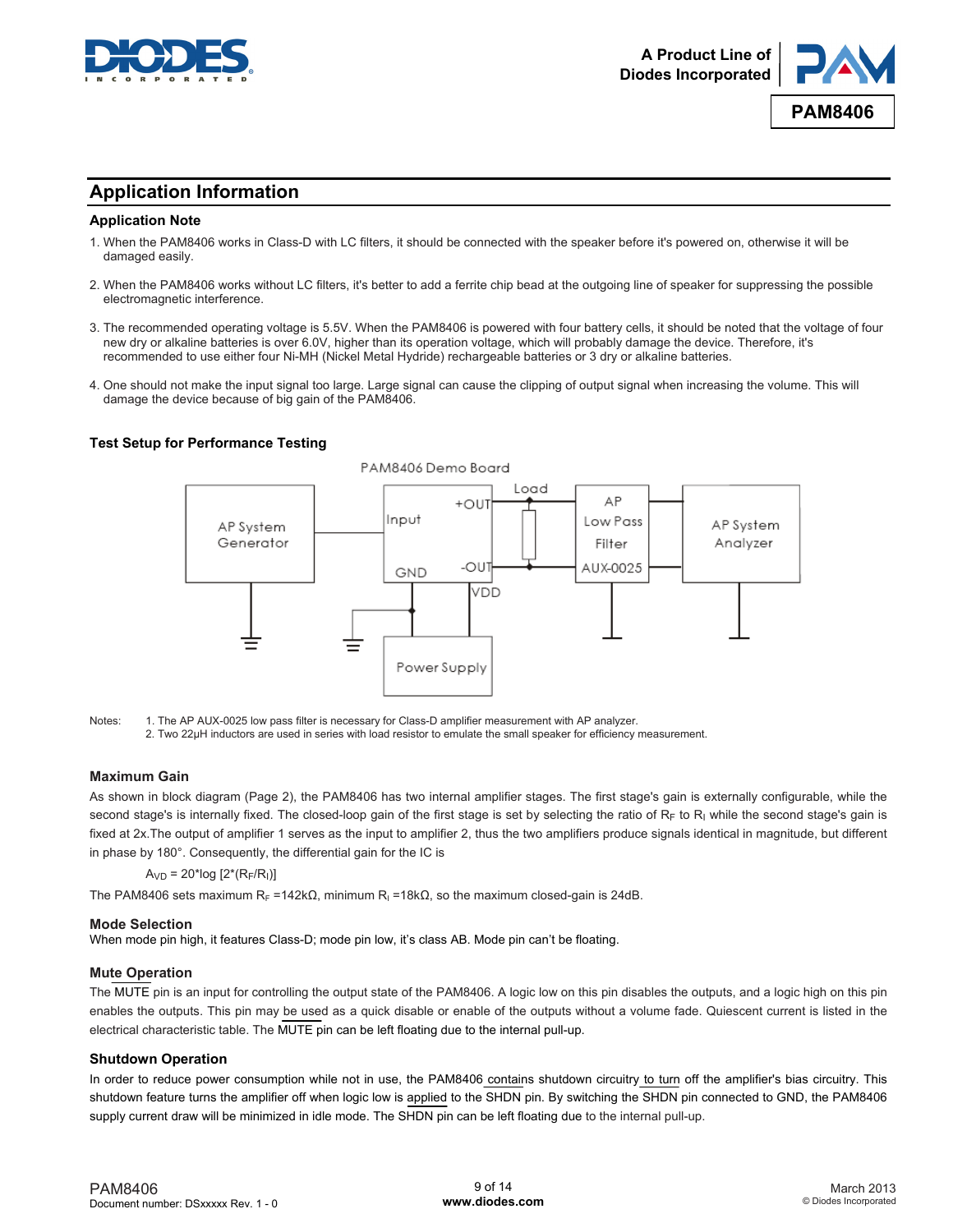



### **Application Information (cont.)**

#### **Power Supply Decoupling**

The PAM8406 is a high performance CMOS audio amplifier that requires adequate power supply decoupling to ensure the output THD and PSRR as low as possible. Power supply decoupling affects low frequency response. Optimum decoupling is achieved by using two capacitors of different types targeting to different types of noise on the power supply leads. For higher frequency transients, spikes, or digital hash on the line, a good low equivalent-series resistance (ESR) ceramic capacitor, typically 1.0μF, works best, placing it as close as possible to the device V<sub>DD</sub> terminal. For filtering lower frequency noise signals, a large capacitor of 20μF (ceramic) or greater is recommended, placing it near the audio power amplifier.

### **Input Capacitor (C<sub>I</sub>)**

Large input capacitors are both expensive and space hungry for portable designs. Clearly, a certain sized capacitor is needed to couple in low frequencies without severe attenuation. But in many cases the speakers used in portable systems, whether internal or external, have little ability to reproduce signals below 100Hz to 150Hz. Thus, using a large input capacitor may not increase actual system performance. In this case, input capacitor  $(C<sub>1</sub>)$  and input resistance  $(R<sub>1</sub>)$  of the amplifier form a high-pass filter with the corner frequency determined by equation below,

$$
f_C = \frac{1}{2\Pi R_1 C_1}
$$

In addition to system cost and size, click and pop performance is affected by the size of the input coupling capacitor, C<sub>I</sub>. A larger input coupling capacitor requires more charge to reach its quiescent DC voltage (nominally 1/2 V<sub>DD</sub>). This charge comes from the internal circuit via the feedback and is apt to create pops upon device enable. Thus, by minimizing the capacitor size based on necessary low frequency response, turn-on pops can be minimized.

### Analog Reference Bypass Capacitor (C<sub>BYP</sub>)

The Analog Reference Bypass Capacitor  $(C_{\text{BYP}})$  is the most critical capacitor and serves several important functions. During start-up or recovery from shutdown mode, C<sub>BYP</sub> determines the rate at which the amplifier starts up. The second function is to reduce noise caused by the power supply coupling into the output drive signal. This noise is from the internal analog reference to the amplifier, which appears as degraded PSRR and THD+N.

A ceramic bypass capacitor (C<sub>BYP</sub>) with values of 0.47μF to 1.0μF is recommended for the best THD and noise performance. Increasing the bypass capacitor reduces clicking and popping noise from power on/off and entering and leaving shutdown.

#### **Under Voltage Lock-Out (UVLO)**

The PAM8406 incorporates circuitry designed to detect low supply voltage. When the supply voltage drops to 2.0V or below, the PAM8406 outputs are disabled, and the device comes out of this state and starts to normal function when  $V_{DD} \ge 2.2V$ .

#### **Short Circuit Protection (SCP)**

The PAM8406 has short circuit protection circuitry on the outputs to prevent damage to the device when output-to-output or output-to-GND short occurs. When a short circuit is detected on the outputs, the outputs are disabled immediately. If the short was removed, the device activates again.

#### **Over Temperature Protection**

Thermal protection on the PAM8406 prevents the device from damage when the internal die temperature exceeds +150°C. There is a 15 degree tolerance on this trip point from device to device. Once the die temperature exceeds the thermal set point, the device outputs are disabled. This is not a latched fault. The thermal fault is cleared once the temperature of the die is reduced by 30°C. This large hysteresis will prevent motor boating sound well and the device begins normal operation at this point without external system intervention.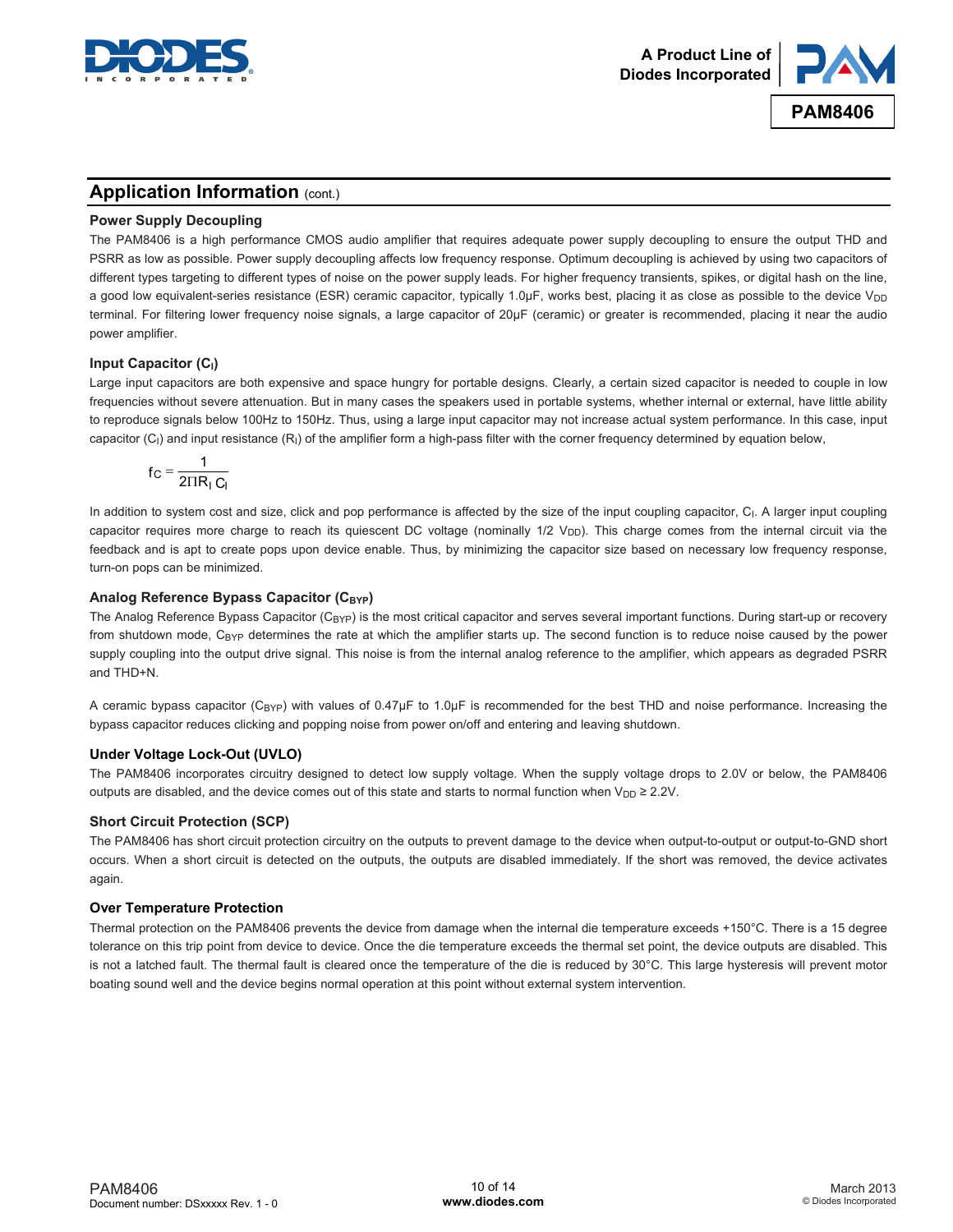



### **Ordering Information**



| <b>Part Number</b> | <b>Part Marking</b> | Package Type | <b>Standard Package</b> |
|--------------------|---------------------|--------------|-------------------------|
| PAM8406DR          | PAM8406<br>XATYWWLL | SOP-16       | 2500 Units/Tape&Reel    |
| PAM8406ER          | PAM8406<br>XATYWWLL | SOP-16(EP)   | 2500 Units/Tape&Reel    |

### **Marking Information**

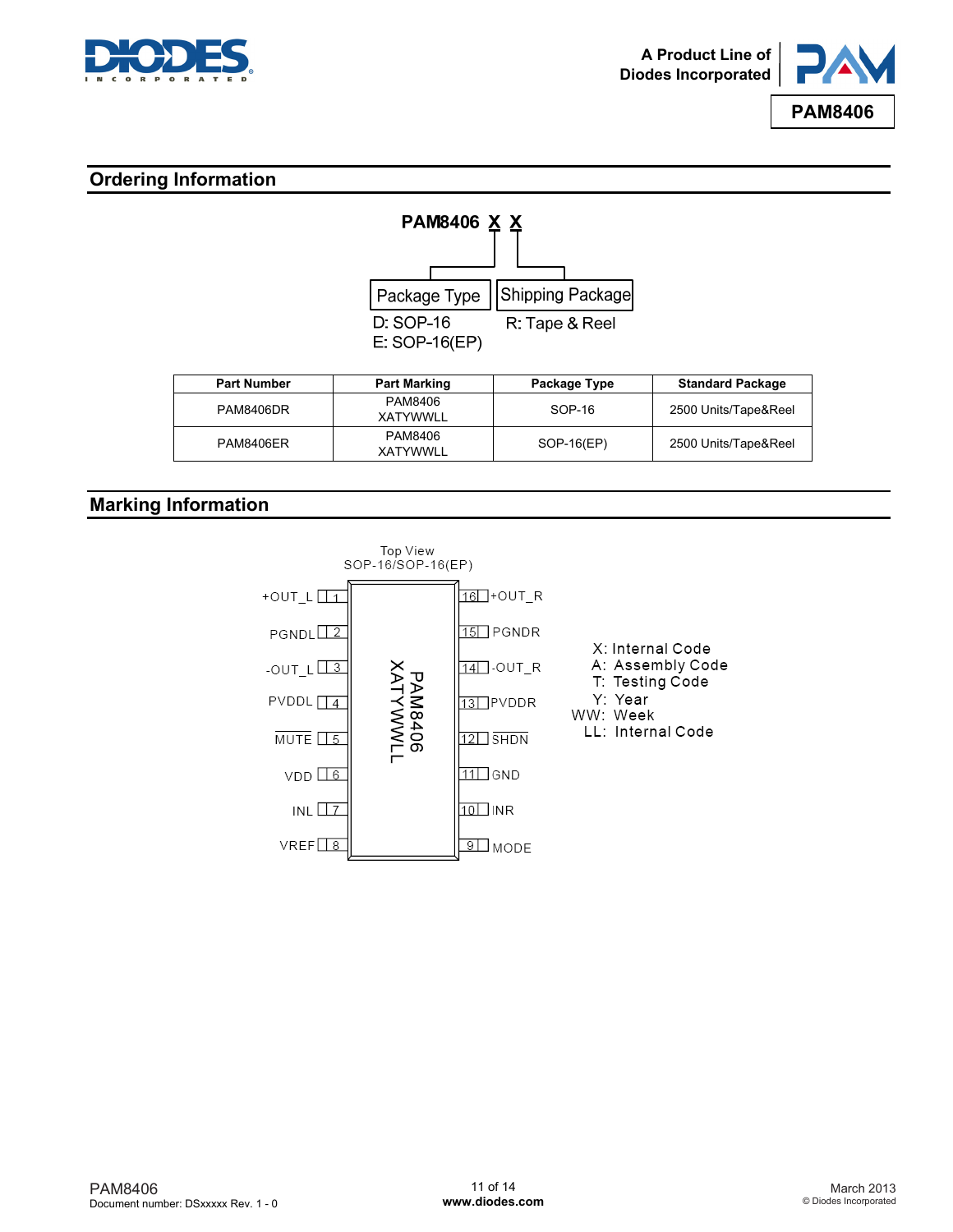



### **Package Outline Dimensions** (All dimensions in mm.)

**SOP-16** 



| Symbol | Dimensions Millimeters |        |  |
|--------|------------------------|--------|--|
|        | Min                    | Max    |  |
| Α      | 1.350                  | 1.750  |  |
| A1     | 0.100                  | 0.250  |  |
| A2     | 1.350                  | 1.550  |  |
| В      | 0.330                  | 0.510  |  |
| C      | 0.190                  | 0.250  |  |
| D      | 9.800                  | 10.000 |  |
| E      | 3.800                  | 4.000  |  |
| E1     | 5.800                  | 6.300  |  |
| е      | 1.270(TYP)             |        |  |
|        | 0.400                  | 1.270  |  |
| θ      | n۰                     | 80     |  |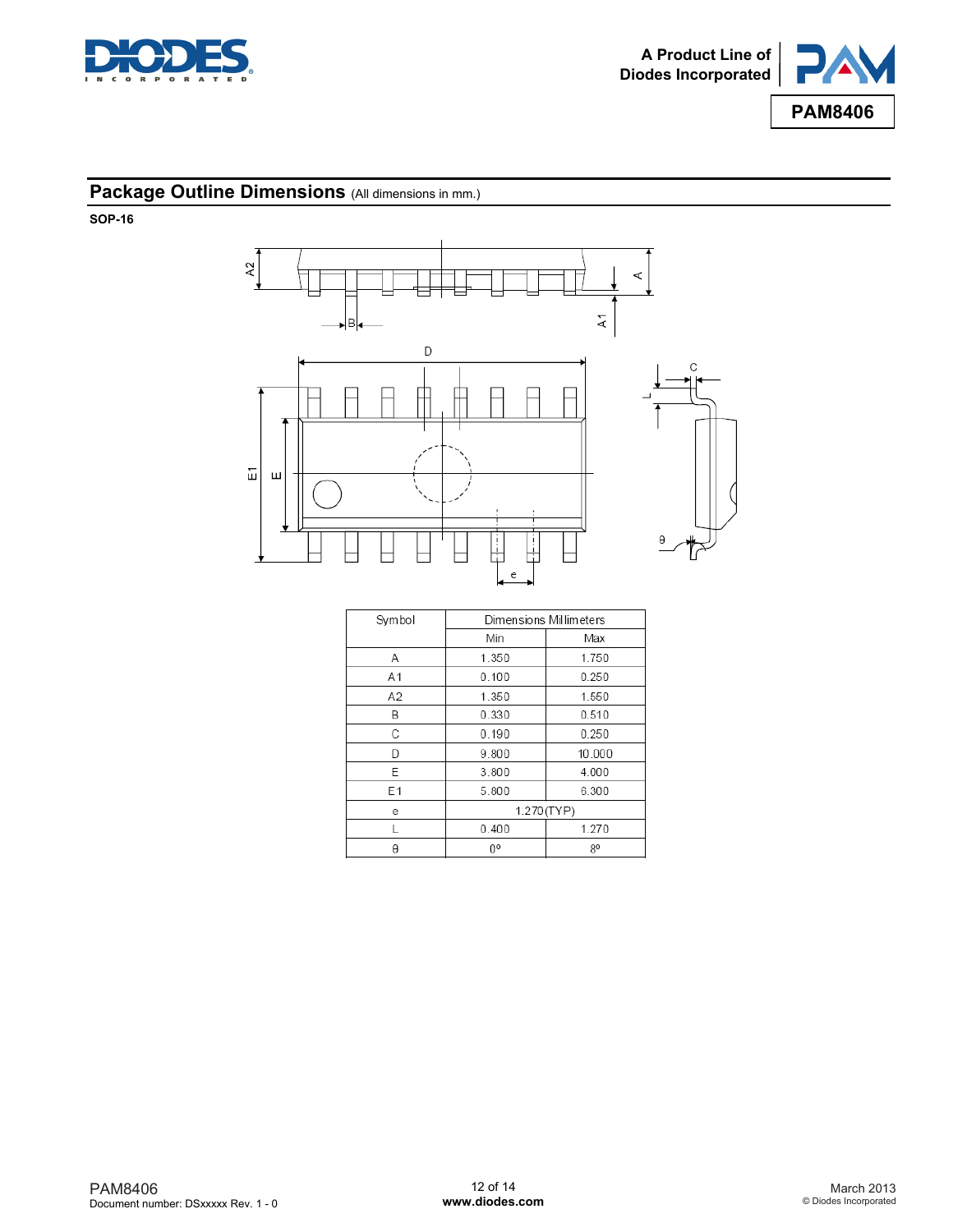



### Package Outline Dimensions (All dimensions in mm.)

**SOP-16(EP)** 



WITH PLATING

SECTION B-B

| SYMBOL            | MILLIMETER |            |       |  |
|-------------------|------------|------------|-------|--|
|                   | MIN        | <b>NOM</b> | MAX   |  |
| $\mathbf{A}$      |            |            | 1.75  |  |
| AI                | 0.05       |            | 0.225 |  |
| A2                | 1.30       | 1.40       | 1.50  |  |
| A <sub>3</sub>    | 0.60       | 0.65       | 0.70  |  |
| $\mathbf b$       | 0.39       |            | 0.48  |  |
| bi                | 0.38       | 0.41       | 0.43  |  |
| e                 | 0.21       |            | 0.26  |  |
| c1                | 0.19       | 0.20       | 0.21  |  |
| D.                | 9.70       | 9.90       | 10.10 |  |
| Ë                 | 5.80       | 6.00       | 6.20  |  |
| Εl                | 3.70       | 3:90       | 4.10  |  |
| e                 |            | 1.27BSC    |       |  |
| h                 | 0.25       |            | 0.50  |  |
| L                 | 0.50       |            | 0.80  |  |
| L1                |            | 1.05BSC    |       |  |
| $\Omega$          | $\Omega$   |            | s,    |  |
| D1                | 3.86REF    |            |       |  |
| E2                | 1.67REF    |            |       |  |
| 1. 宇發体尺寸<br>(iii) | 95*180     |            |       |  |